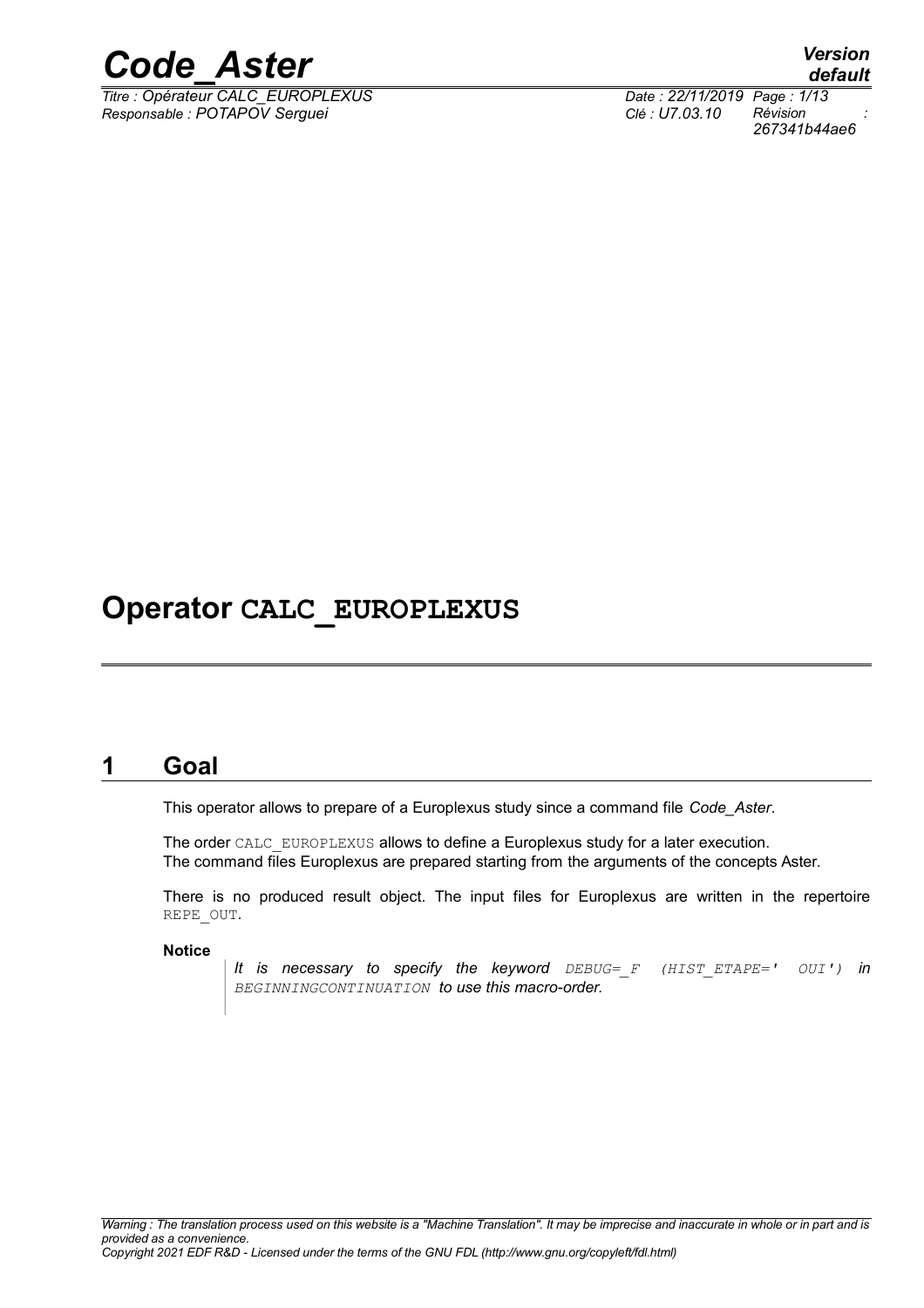*Titre : Opérateur CALC\_EUROPLEXUS Date : 22/11/2019 Page : 2/13 Responsable : POTAPOV Serguei Clé : U7.03.10 Révision :*

*267341b44ae6*

### **2 Syntax**

 $evol =$ 

|   | CALC EUROPLEXUS (                                                          |                                                                                                                                                                                 |                                                                                                       |                                                                                                         |
|---|----------------------------------------------------------------------------|---------------------------------------------------------------------------------------------------------------------------------------------------------------------------------|-------------------------------------------------------------------------------------------------------|---------------------------------------------------------------------------------------------------------|
|   | NOM CAS                                                                    | name,<br>'study',                                                                                                                                                               |                                                                                                       | [ TXM ]<br>[DEFECT]                                                                                     |
|   | MODEL<br>$\mathtt{CARA\_ELEM} \qquad \mathtt{=}$<br>CHAM MATER             | $_{\rm MO}$<br>$=$<br>carac,<br>chmat,<br>$=$                                                                                                                                   |                                                                                                       | [model]<br>[cara elem]<br>[cham mater]                                                                  |
|   | ETAT $INT = F$<br>RESULT<br>CONSTRAINT<br>♦<br>♦<br>VARI INT<br>♦<br>SPEED | = evolno<br>$=$<br>so $FORCED = 'YES':$<br>$\sqrt{2}$<br>$=$                                                                                                                    | $/$ 'NOT'<br>' YES '<br>$/$ 'NOT'<br>/ 'YES'<br>'NOT'<br>/ 'YES'                                      | [evol_noli]<br>[DEFECT]<br>[TXM]<br>[DEFECT]<br>[TXM]<br>[DEFECT]<br>[TXM]                              |
|   | ♦<br>NITER<br>♦<br>BALANCE                                                 | $#$ so FORCED = $'NOT':$<br>$=$<br>$\sqrt{2}$                                                                                                                                   | $/$ 1<br>/ niter<br>/ $'YES'$<br>'NOT'                                                                | [DEFECT]<br>$[1]$<br>[DEFECT]<br>[TXM]                                                                  |
|   | $\,$ ,<br>$BEHAVIOR = F$<br>RELATION<br>GROUP MA                           | $= 1$ grma                                                                                                                                                                      | $=$ 'ELAS'<br>$=$ 'GLRC DAMAGE'<br>= 'VMIS ISOT TRAC'<br>= 'VMIS JOHN COOK ' [TXM]<br>$=$ 'BPEL FROT' | [DEFECT]<br>[TXM]<br>[TXM]<br>[TXM]<br>$[1$ <sup>or</sup> GROUP MA]                                     |
| ♦ | FONC PARASOL $=$<br>♦<br>GROUP MA                                          | $F$ (<br>NFKT<br>NFKR<br>NFAT<br>NFAR<br>$=$ qma<br>$)$ ,                                                                                                                       | $= nfkt$<br>$= nfkr$<br>$=$ nfat<br>$= nfar$                                                          | [fonction sdaster]<br>[fonction sdaster]<br>[fonction sdaster]<br>[fonction sdaster]<br>[1 gr GROUP MA] |
|   | EXCIT<br>$=$ $-F$<br>FONC MULT =                                           | cho <sub>r</sub><br>$\begin{array}{ccc} \text{LOAD} & = & \end{array}$<br>fi,<br>$\,$ ,                                                                                         |                                                                                                       | [char meca]<br>[function/formula]                                                                       |
|   | CALCULATION = $F($                                                         | $\bullet$ CSTAB                                                                                                                                                                 | $\bullet$ / TYPE DISCRETISATION = $'CAR'$ , [DEFECT]<br>$= / 0.3$ , [DEFECT]<br>/ cstab, [R]          |                                                                                                         |
|   | INST FIN<br>NMAX<br>♦                                                      | $\overline{\phantom{a}}$ PASFIX = pasfix,<br>$\begin{minipage}{0.9\linewidth} \texttt{INST\_INIT} & = & \texttt{tini,} \end{minipage}$<br>$=$ tfin,<br>$=$ nmax,<br>$\,$ , $\,$ | / TYPE DISCRETISATION= 'UTIL',                                                                        | [TXM]<br>[R]<br>[R]<br>[R]<br>[R]                                                                       |

*Warning : The translation process used on this website is a "Machine Translation". It may be imprecise and inaccurate in whole or in part and is provided as a convenience.*

*Copyright 2021 EDF R&D - Licensed under the terms of the GNU FDL (http://www.gnu.org/copyleft/fdl.html)*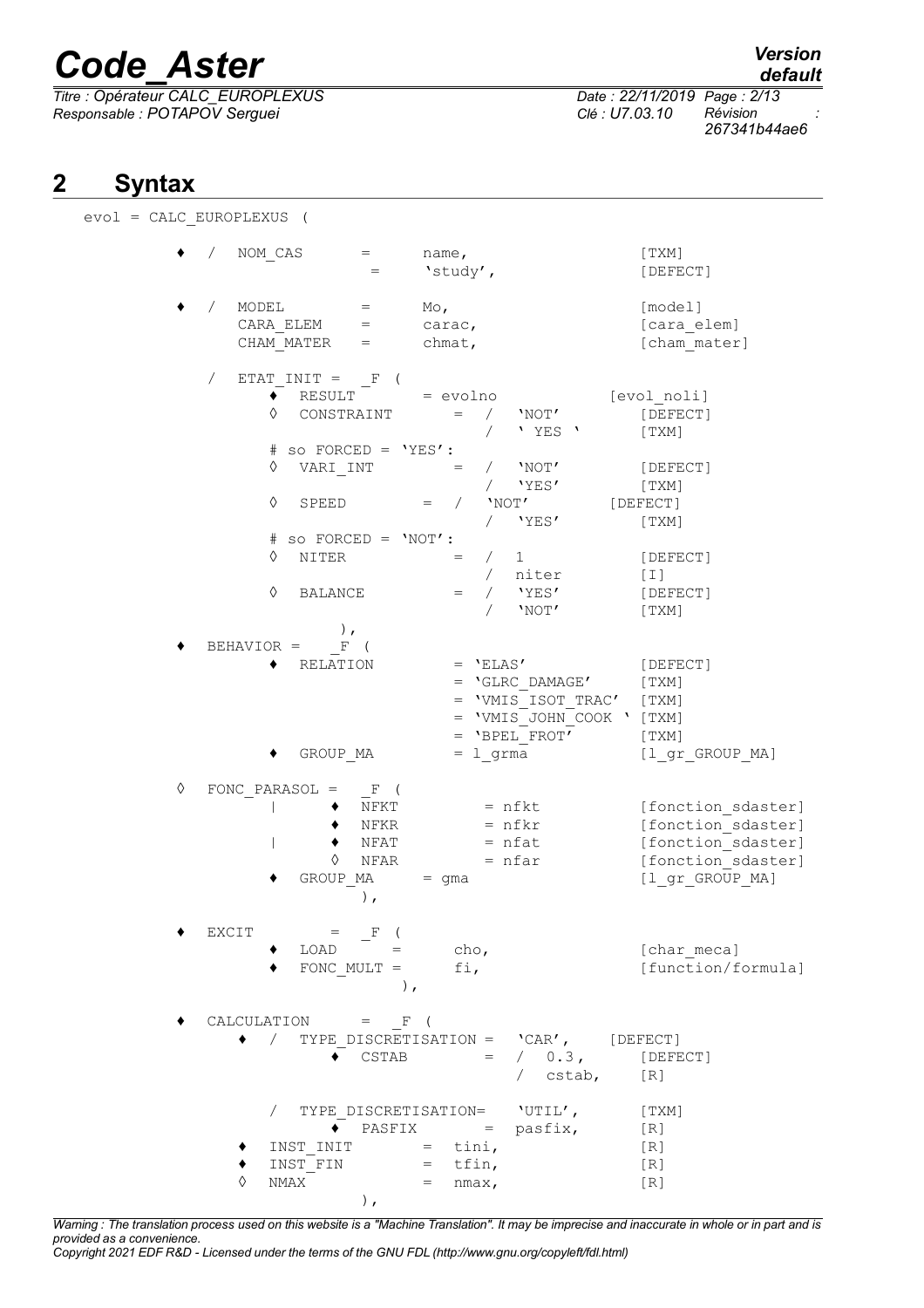| Version |  |
|---------|--|
| default |  |

*Code\_Aster Verall*<br> *Titre* : Opérateur CALC EUROPLEXUS Date : 22/11/2019 Page : 3/13 *Titre : Opérateur CALC\_EUROPLEXUS Date : 22/11/2019 Page : 3/13*

*Responsable : POTAPOV Serguei Clé : U7.03.10 Révision :*

*267341b44ae6*

| ♦ | DAMPING $=$ F (<br>TYPE AMOR $=$ $\text{VQUASI\_STATIQUE}$ ,<br>٠<br>$\bullet$ FREQUENCY = freq,                                                                                                                                                                                                                                                                                         | [DEFECT]                                                                               |
|---|------------------------------------------------------------------------------------------------------------------------------------------------------------------------------------------------------------------------------------------------------------------------------------------------------------------------------------------------------------------------------------------|----------------------------------------------------------------------------------------|
|   | COEF AMOR = $amor$ ,<br>$\bullet$<br>INST DEB AMOR= instd,<br>♦<br>$\Diamond$<br>INST FIN AMOR= instf,                                                                                                                                                                                                                                                                                   | [R]<br>[R]<br>[R]<br>[R]                                                               |
| ♦ | $\rightarrow$<br>OBSERVATION =<br>$\left($<br>$\mathbb{F}$<br>$=$ / $'$ $DEPL'$<br>NOM CHAM<br>/ 'QUICKLY'<br>'ACCE'<br>$\sqrt{2}$<br>'SIEF ELGA'<br>/ $'EFSI$ $ELGA'$<br>$\sqrt{2}$<br>'VARI ELGA'                                                                                                                                                                                      | [DEFECT]<br>[TXM]<br>[TXM]<br>[TXM]<br>[TXM]<br>[TXM]                                  |
|   | / PAS_INST = pas_inst<br>/ $PAS$ NBRE = $pas_{n}$ hbre<br>$/$ INST = 1 inst<br>NUME ORDRE $=$ 1 nume                                                                                                                                                                                                                                                                                     | [R]<br>$[\;1\;]$<br>[listr8]<br>$[1 1]$                                                |
|   | ♦<br>/ GROUP NO = grno<br>TOUT GROUP NO= 'YES'<br>$\sqrt{2}$                                                                                                                                                                                                                                                                                                                             | [l gr noeud]<br>[ TXM ]                                                                |
|   | ♦<br>/ GROUP MA = grma<br>TOUT_GROUP_MA= 'YES'<br>$\sqrt{2}$                                                                                                                                                                                                                                                                                                                             | [l_gr_GROUP MA]<br>[TXM]                                                               |
|   | ),                                                                                                                                                                                                                                                                                                                                                                                       |                                                                                        |
|   | $FILING = F$<br>$\left($<br>PAS INST = pinst<br>$\sqrt{2}$<br>PAS NBRE = pnbre<br>$\sqrt{2}$<br>$INST = 1_{inst}$<br>$\sqrt{2}$<br>NUME ORDRE = $1$ nume<br>$\sqrt{2}$<br>$\mathcal{L}$                                                                                                                                                                                                  | [R]<br>[I]<br>[liststr8]<br>$[1 1]$                                                    |
| ♦ | $CURVE = F ($<br>$\Diamond$ UNITE ALIT = ualit<br>NOM $\overline{CHAM}$ = ncham<br>♦<br>$NOM\_CMP$ = $ncmp$<br>♦<br>♦<br>GROUP_NO = node<br>$\sqrt{2}$<br>/ GROUP MA = grma<br>$\Diamond$ NUM GAUSS = N<br>PAS_INST_COURBE = picourbe<br>$\sqrt{2}$<br>/ PAS_NBRE_COURBE = pncourbe<br>/ $INST_COURBE = 1_{inst} [listr8]$<br>NUME ORDRE COURBE = $1$ nume $[1 \t1]$<br>$\sqrt{2}$<br>), | [T]<br>[TXM]<br>$[\texttt{TXM}]$<br>[l gr noeud]<br>[1 gr maille]<br>[T]<br>[R]<br>[I] |
| ♦ | $FIELDS = F$ (<br>$\Diamond$ GROUP MA = dom gma<br>IDENTIFIER = $\overline{dom} id$<br>♦                                                                                                                                                                                                                                                                                                 | [l gr maille]<br>[T]                                                                   |
| ♦ | $\rightarrow$<br>INTERFACES = $F($<br>0 GROUP MA 1 = int gma1 [l gr maille]<br>$\sqrt{}$ GROUP MA 2 = int gma2 [1 gr maille]<br>♦<br>SHEET = sheet<br>$\Diamond$ IDENT DOMAINE 1 = int dom1<br>♦<br>IDENT DOMAINE 2 = int dom2<br>),                                                                                                                                                     | [R]<br>[I]<br>$[\;1]$                                                                  |

*Warning : The translation process used on this website is a "Machine Translation". It may be imprecise and inaccurate in whole or in part and is provided as a convenience. Copyright 2021 EDF R&D - Licensed under the terms of the GNU FDL (http://www.gnu.org/copyleft/fdl.html)*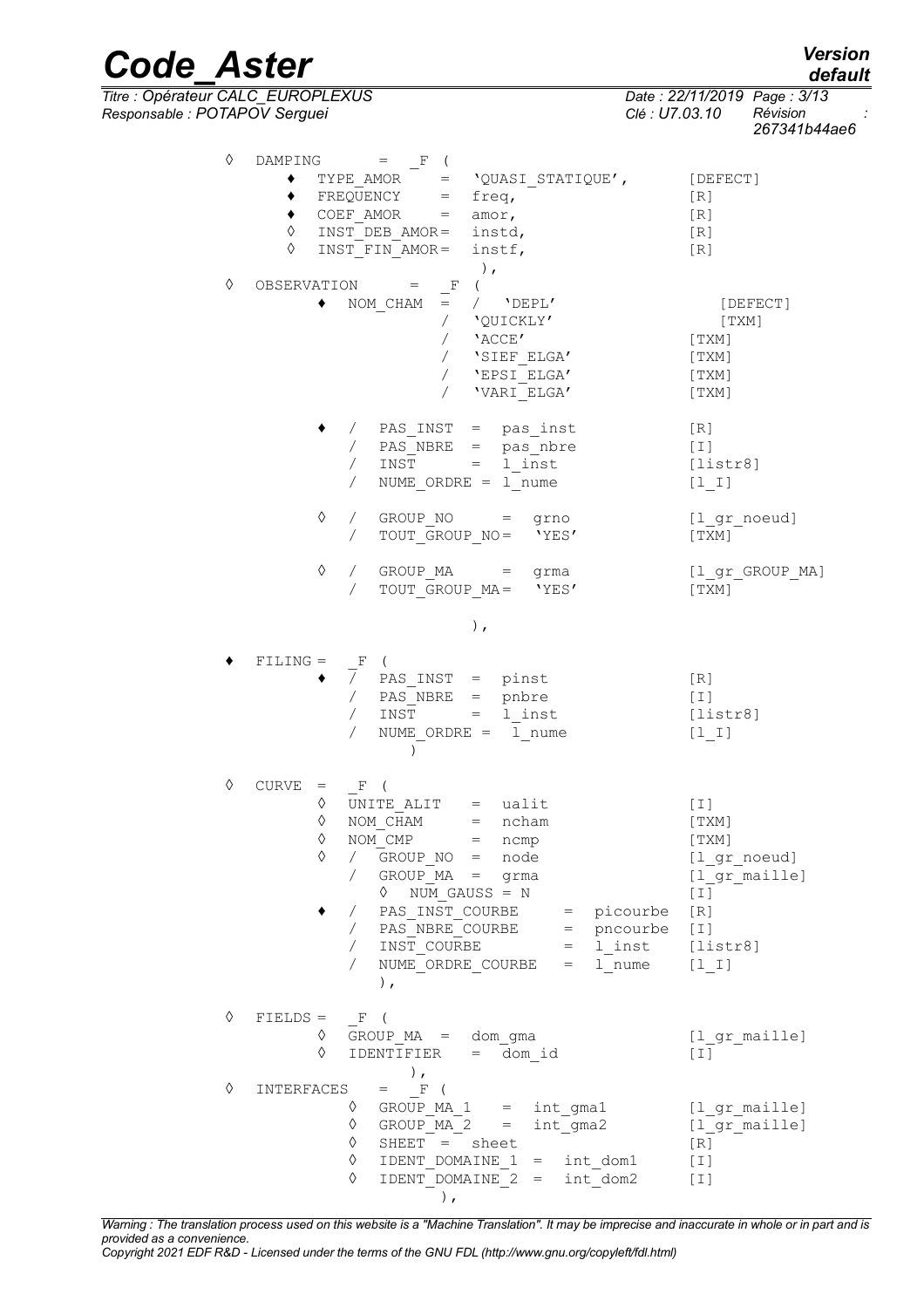*Titre : Opérateur CALC\_EUROPLEXUS Date : 22/11/2019 Page : 4/13 Responsable : POTAPOV Serguei Clé : U7.03.10 Révision :*

|                             | default      |
|-----------------------------|--------------|
| Date: 22/11/2019 Page: 4/13 |              |
| Clé : U7.03.10              | Révision     |
|                             | 267341b44ae6 |

 $\Diamond$  INFORMATION =  $/$  1,  $/ 2$ , [I] )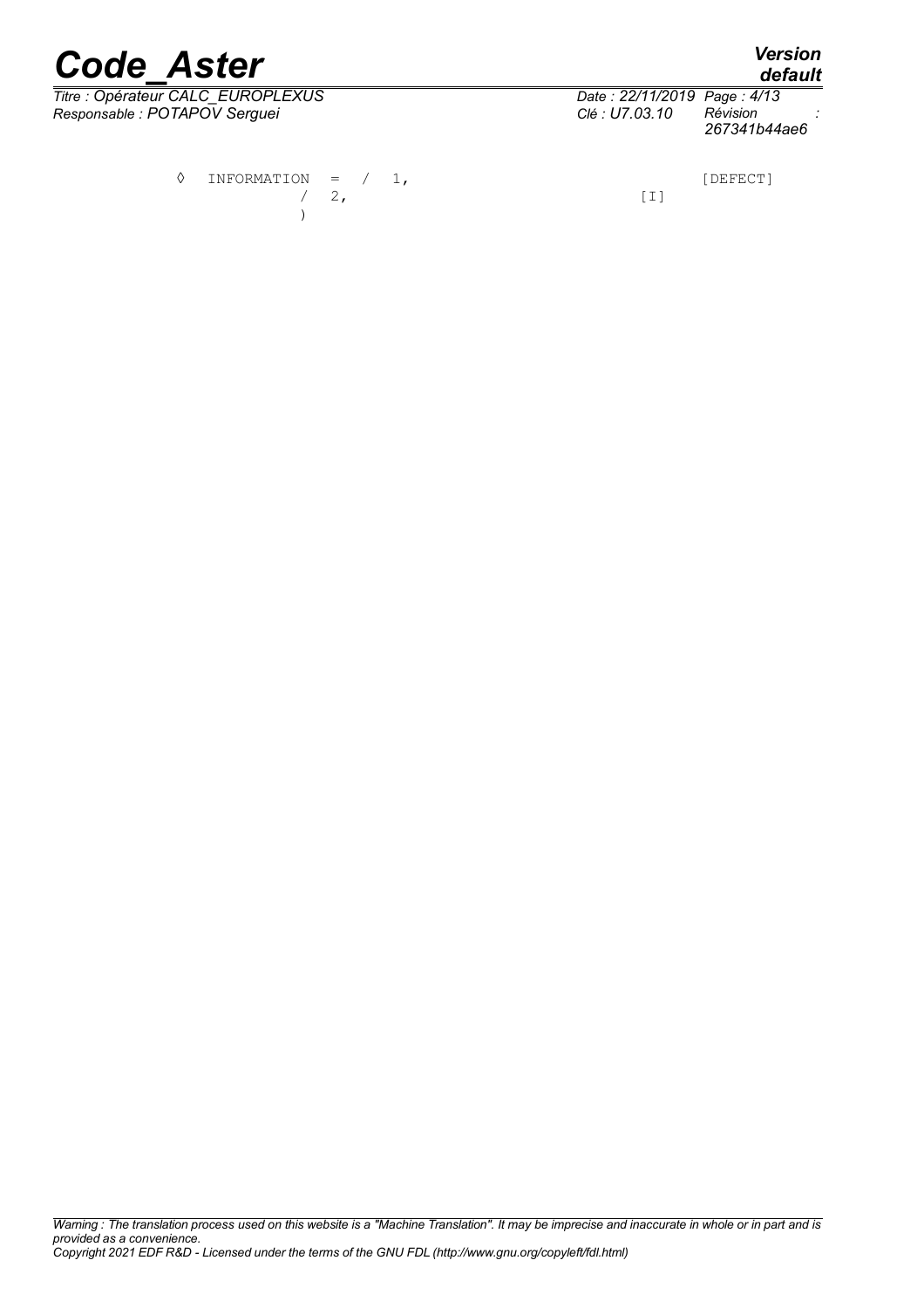*Titre : Opérateur CALC\_EUROPLEXUS Date : 22/11/2019 Page : 5/13 Responsable : POTAPOV Serguei Clé : U7.03.10 Révision :*

*267341b44ae6*

### **3 Restrictions of use**

CALC EUROPLEXUS defines a Europlexus study. For that, it uses, not only concepts, but too keywords indicated in some of the preceding orders ( AFFE\_CARA\_ELEM, AFFE\_CHAR\_MECA ...). For that, it is necessary to add the keyword  $DEBUG=$   $\overline{F}$  (HIST ETAPE=' OUI') in BEGINNING or CONTINUATION .

For the same reason, it is obligatory that these orders "relationships" are defined in the command set on the same level as CALC\_EUROPLEXUS (and not in one INCLUDE for example).

Lastly, the assignments in these same orders must be made by groups of meshs (keywords GROUP  $MA*$ ) and not by meshs.

### **4 Operands**

#### **4.1 Operand NOM\_CAS**

The input files for Europlexus are written in REPE OUT in the temporary repertoire of the execution. To recover this repertoire at the end of the calculation, it should be indicated in AsterStudy with *Set-up directories* or in astk with the type repe at exit.

To prepare several settings in data, the file names are built starting from this keyword:  $\text{commandes}$  + NOM\_CAS.

By default, NOM CAS is worth study.

#### **4.2 Opérandes MODEL/CHAM\_MATER/CARA\_ELEM**

| ۰ | MODEL<br>$=$ |     | $_{\text{Mo}}$ |
|---|--------------|-----|----------------|
|   | CARA ELEM    | $=$ | carac,         |
|   | CHAM MATER   | $=$ | chmat,         |

These keywords make it possible to inform:

- the name of the model  $(M<sub>O</sub>)$  whose elements are the object of mechanical calculation. Only mechanical calculations are authorized, and for modelings Q4GG, BARS (section GENERAL in AFFE CARA ELEM), POU D E (rectangular section and circular in AFFE CARA ELEM ), 3D (mesh HEXA8 and TETRA4), 3D SI (mesh HEXA8), DIS T and DIS TR.
- the name of the material field (chmat) affected on the grid. Attention, all the groups of meshs of the model must be associated with a material.
- the name of the characteristics ( carac ) elements of hull, beam, pipe, bars, cable, and discrete elements affected on the model Mo . This operand is not obligatory if no element of the model needs some (ex: 3D).

#### **4.3 Keyword ETAT\_INIT**

- $ETAT$  INIT =  $F$  (
	- $\triangle$  RESULT = resu.
	- ◊ CONSTRAINT
	- ◊ VARI\_INT
	- ◊ SPEED
	- ◊ NITER
	- ◊ BALANCE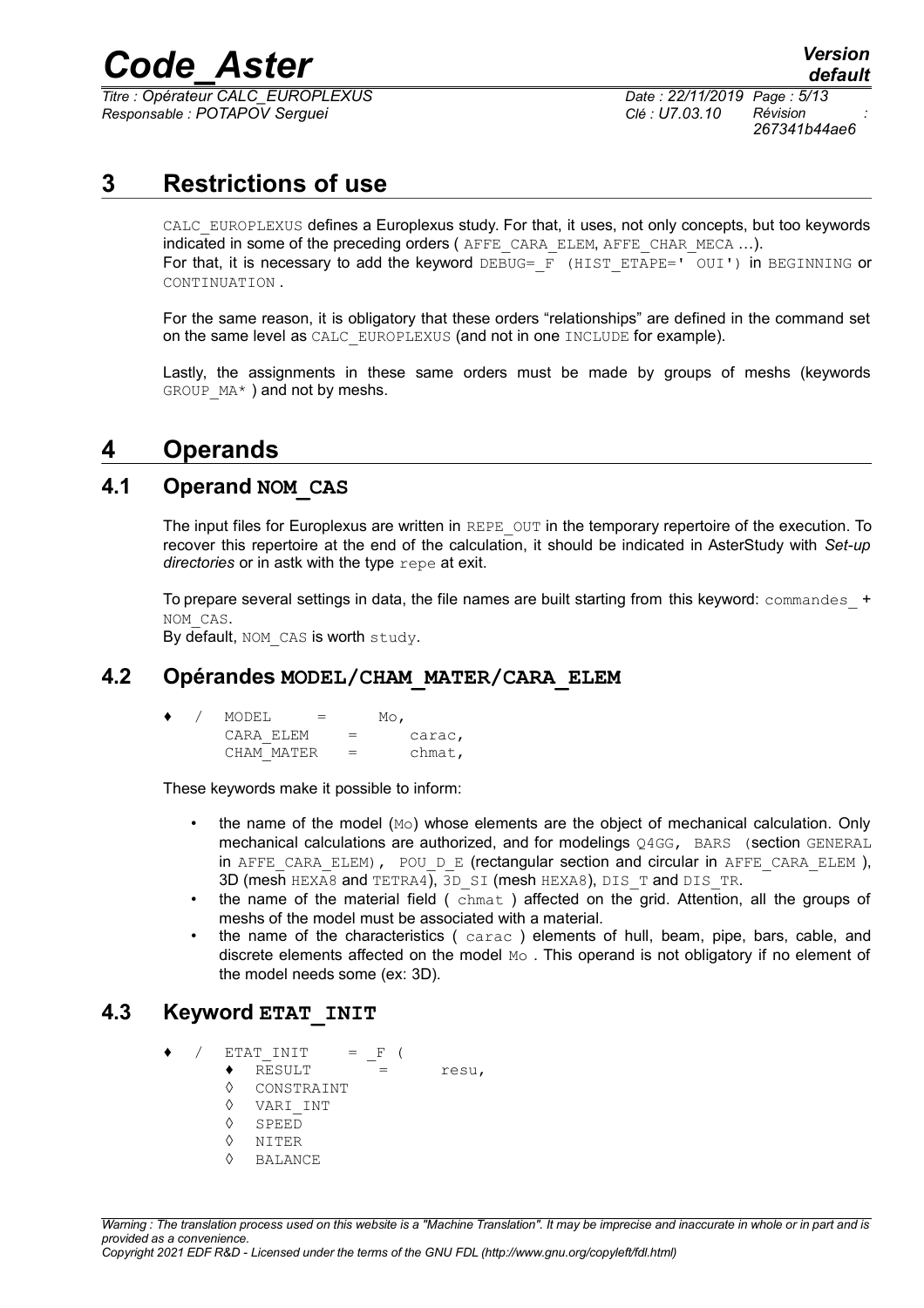*Titre : Opérateur CALC\_EUROPLEXUS Date : 22/11/2019 Page : 6/13 Responsable : POTAPOV Serguei Clé : U7.03.10 Révision :*

*default*

This keyword makes it possible Europlexus to begin calculation starting from an initial state resulting from a concept result of Code\_Aster. The fields provided to Europlexus are those corresponding to the last moment of calculation of the concept result given.

The field of displacement is transmitted in all the case. field speed can be transmitted in the case of a dynamic initial state ( $SPEED = YE S$ ), but even in this case, the field of acceleration is not transmitted because it is useless with EPX which calculates it automatically.

#### **Note:**

*One recovers the model, the field of material and the elementary characteristics of the concept result.* 

#### **4.3.1 Operand RESULT**

**RESULT** 

Concept result providing the grid and the fields of displacements and constraints which will be used as initial state in Europlexus.

#### **4.3.2 Operand CONSTRAINT**

CONSTRAINT

If CONSTRAINT =  $'$  OUI', the stress field SIEF ELGA fact part of the initial state, if not only the field of displacement is given, the initial constraints are then calculated starting from displacements by Europlexus.

Only modelings BAR, Q4GG, 3D and 3D SI are compatible with CONSTRAINT =  $\cdot$  OUI'. Contrary to the other elements, for  $3D^SST$ , the Code\_Aster models and EPX not being completely the same ones, an initial state balanced in Code Aster will not be it in EPX. The functionality is all the same to activate but it is necessary in this case to activate the keyword EQUI.

#### **4.3.3 Operand VARI\_INT**

◊ VARI\_INT

If VARI INT =  $'$  OUI', a field of internal variables (VARI ELGA) fact part of the initial state. This field is not null solely on the affected meshs of a behavior for which a transformation of the internal variables of Code Aster towards EPX is developed. Messages of alarms prevent when internal variables put at zero are sent to EPX and when the field of internal variables is null on all the meshs of the model (this last specifying whereas the use of the operand is without effect). This operand is available only if  $\text{constraint} = \text{YES}'.$ 

#### **4.3.4 Operand VITESSE**

◊ VITESSE

If  $VITERSE = 'OUT'$ , field of vitess ( $VITE$ ) fact part of the initial state who is thus dynamic. This operand is available only if CONSTRAINT =  $'YES'$ .

#### **4.3.5 Operand NITER**

If CONSTRAINT  $=$  ' NON', this operand indicates to Europlexus in how much stages (not of time) to recompute the constraints starting from displacement. During this calculation initial displacement given is regarded as an imposed displacement. At the stage  $i=1,\ldots,niter$ , imposed displacement is

multiplied by  $\frac{i}{i}$ *niter*

.

*Warning : The translation process used on this website is a "Machine Translation". It may be imprecise and inaccurate in whole or in part and is provided as a convenience.*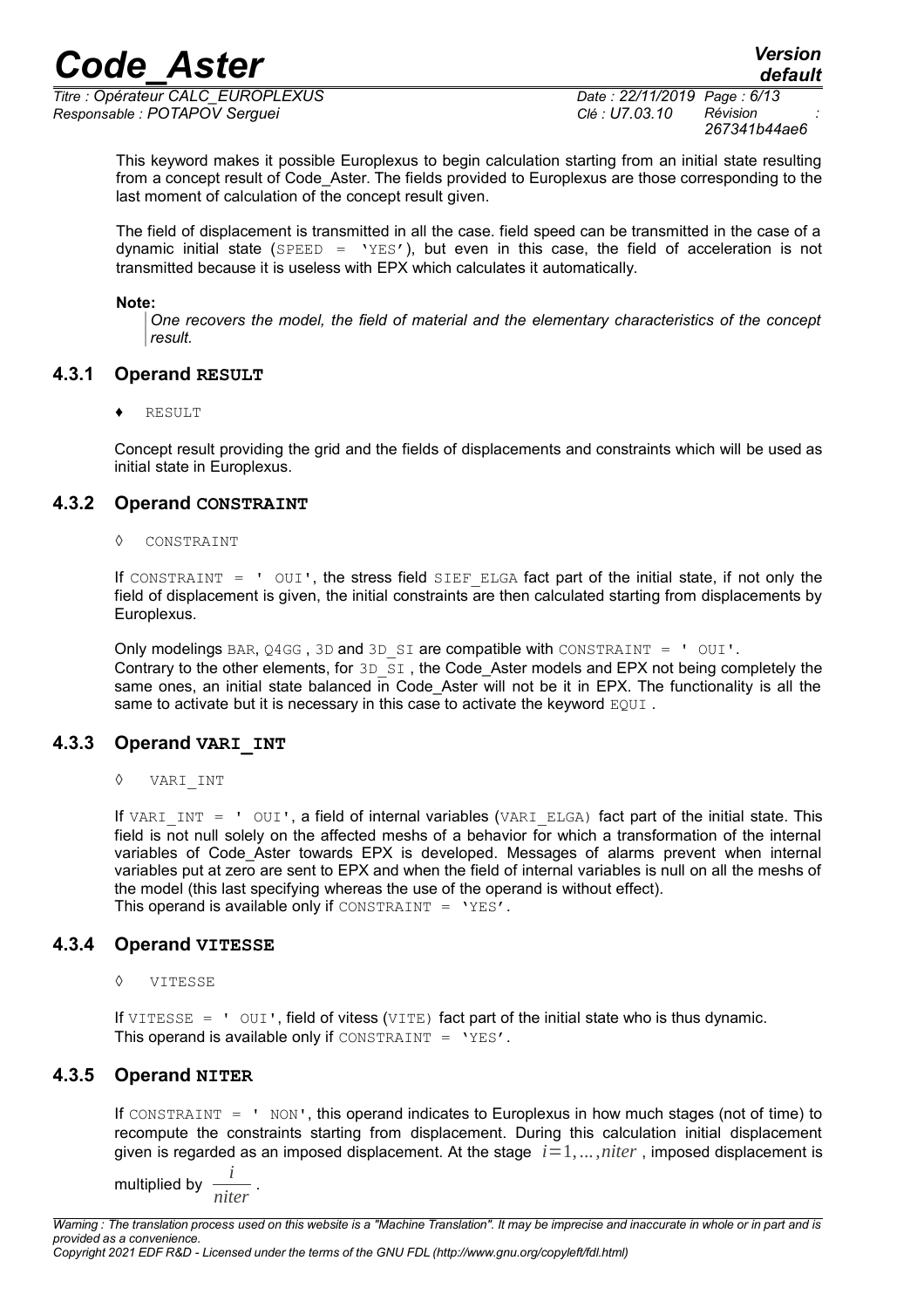*Titre : Opérateur CALC\_EUROPLEXUS Date : 22/11/2019 Page : 7/13 Responsable : POTAPOV Serguei Clé : U7.03.10 Révision :*

*267341b44ae6*

#### **4.3.6 Operand BALANCE**

◊ BALANCE

When a result is transferred from a computer code to another, it often happens that a state balanced in the first code is not it completely any more in the second. To avoid that, Europlexus lays out of a functionality to balance perfectly an initial state by adding what it is necessary for the external forces. This functionality will be activated if one gives EQUILIBRE=' OUI' (value by default).

#### **4.4 Keyword BEHAVIOR**

| $BEHAVIOR =$ | F |          |     |                  |              |
|--------------|---|----------|-----|------------------|--------------|
|              |   | RELATION |     | 'ELAS'           | [DEFECT]     |
|              |   |          | $=$ | 'GLRC DAMAGE'    | [TMX]        |
|              |   |          | $=$ | 'VMIS ISOT TRAC' | [TMX]        |
|              |   |          | $=$ | 'VMIS JOHN COOK' | [TMX]        |
|              |   |          | $=$ | 'BPEL FROT'      | [ TMX ]      |
|              |   | GROUP MA | $=$ | . qrma           | gr GROUP MA] |

On the model of the operators STAT\_NON\_LINE and DYNA\_NON\_LINE, the keyword BEHAVIOR allows to assign a behavior to the groups of meshs modelled in calculation.

The only behaviors available are 'ELAS', 'GLRC\_DAMAGE', 'VMIS\_ISOT\_TRAC', 'VMIS JOHN COOK' and 'BPEL FROT'. They are indicated by the keyword RELATION.

#### **4.5 Keyword FONC\_PARASOL**

FONC PARASOL

This keyword makes it possible to define the functions of stiffness, and damping, translation and rotation of the elastic supports definite in the keywords factors RIGI\_PARASOL and DISCRETE order AFFE\_CARA\_ELEM.

It is possible to combine at the same time a carpet of springs of ground with a carpet of shock absorbers (standard dashpots). Within this framework, one can mix descriptions: for example to couple springs K\_TR\_D\_N with 6 components, of which stiffnesses of rotation, with shock absorbers of the type A\_T\_D\_N . In Europlexus, the damping coefficients in rotation are worth then implicitly 0.

Of course, homogeneous descriptions on the level as of degrees of freedom, type K\_TR\_D\_N with A TR D N or K T D N with A T D N are also authorized. In all the cases, the arguments which follow ( NFKT, NFKR, NFAT and NFAR) must be specified in coherence with the degrees of freedom of stiffness and damping.

#### **4.5.1 Operand NFKT**

NFKT

Allows to define the function of translation of the stiffnesses following the total axes.

#### **4.5.2 Operand NFKR**

♦ NFKR

Allows to define the function of rotation of the stiffnesses following the total axes.

#### **4.5.3 Operand NFAT**

*Warning : The translation process used on this website is a "Machine Translation". It may be imprecise and inaccurate in whole or in part and is provided as a convenience. Copyright 2021 EDF R&D - Licensed under the terms of the GNU FDL (http://www.gnu.org/copyleft/fdl.html)*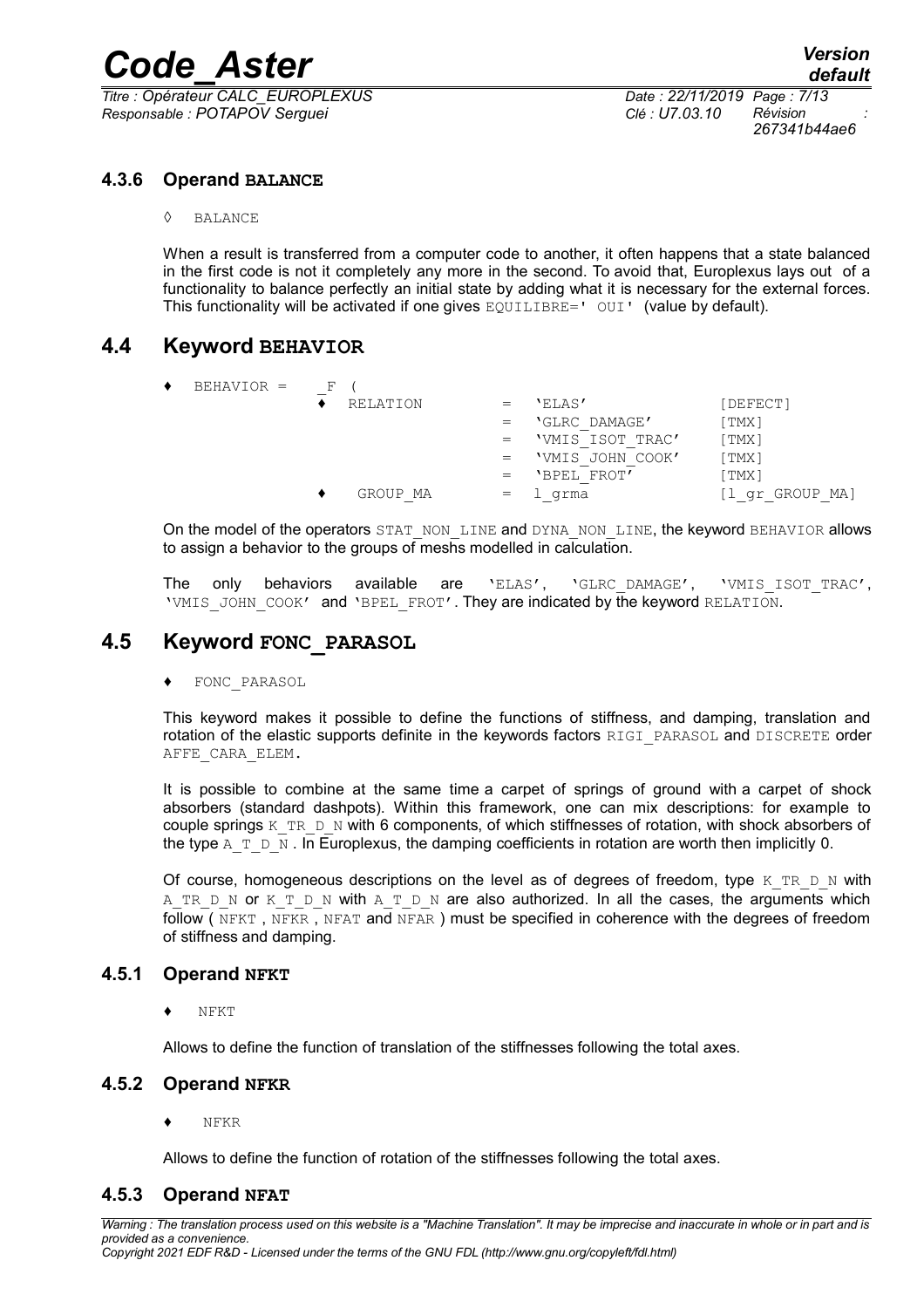*Responsable : POTAPOV Serguei Clé : U7.03.10 Révision :*

NFAT

Allows to define the function of translation of following depreciation the total axes.

#### **4.5.4 Operand NFAR**

♦ NFAR

Allows to define the function of rotation of following depreciation the total axes.

#### **4.5.5 Operand GROUP\_MA**

GROUP MA

Inform the groups of meshs to which the various functions declared in the occurrence of the keyword factor will be affected.

**Note:**

- So elementary characteristics are declared on a group of meshs by the keyword DISCRETE of AFFE\_CARA\_ELEM then this group of meshs must necessarily appear in this operand for one of the occurrences of FONC\_PARASOL.
- So springs of ground are declared on a group of meshs by the operand GROUP MA\_POI1 keyword RIGI\_PARASOL of AFFE\_CARA\_ELEM then this group of meshs must necessarily appear in this operand for one of the occurrences of FONC\_PARASOL.

#### **4.6 Keyword EXCIT**

**EXCIT** 

This keyword factor makes it possible to define a load in each occurrence. These loads result from the operator AFFE\_CHAR\_MECA.

#### **4.6.1 Operand LOAD**

Types of loads takings into account by CALC\_EUROPLEXUS are the following ones:

- DDL IMPO : it makes it possible to declare displacements imposed. If they are blockings, it is preferable not to associate a multiplying function with this loading. Thus information will be translated by the connection "BLOQ" EPX, which makes it possible to treat all the ddls in the same occurrence. If a multiplying function is then associated the loading will be represented by the connection "DEPL" EPX, it can then have one keyword by occurrence there among DX, DY, DZ, DRX, DRY MARTINI, DRZ. To represent a displacement imposed other that a blocking, it is obligatory to associate a multiplying function with the loading.
- FORCE COQUE/PRES : pressure on a hull, one must obligatorily associate with this kind of load with a multiplying coefficient (keyword FONC\_MULT). Other keywords of FORCE\_COQUE are not authorized.
- RELA CINE BP : relations kinematics resulting from the macro-order DEFI CABLE BP, defines connections between degrees of freedom of concrete and cables.
- PRES REP/PRES : pressure on faces of elements 3D, one must obligatorily associate with this kind of load with a multiplying coefficient (keyword FONC\_MULT). Other keywords of PRES\_REP are not authorized. **Attention, in Code\_Aster this loading is authorized on hulls but this use in CALC\_EUROPLEXUS will lead to an error of calculation EPX.**
- FORCE\_NODALE : allows to declare forces nodal in the same way as for a calculation with the other operators of Code\_Aster. As for DDL\_IMPO, one can declare one keyword among FX, FY,

<sup>♦</sup> LOAD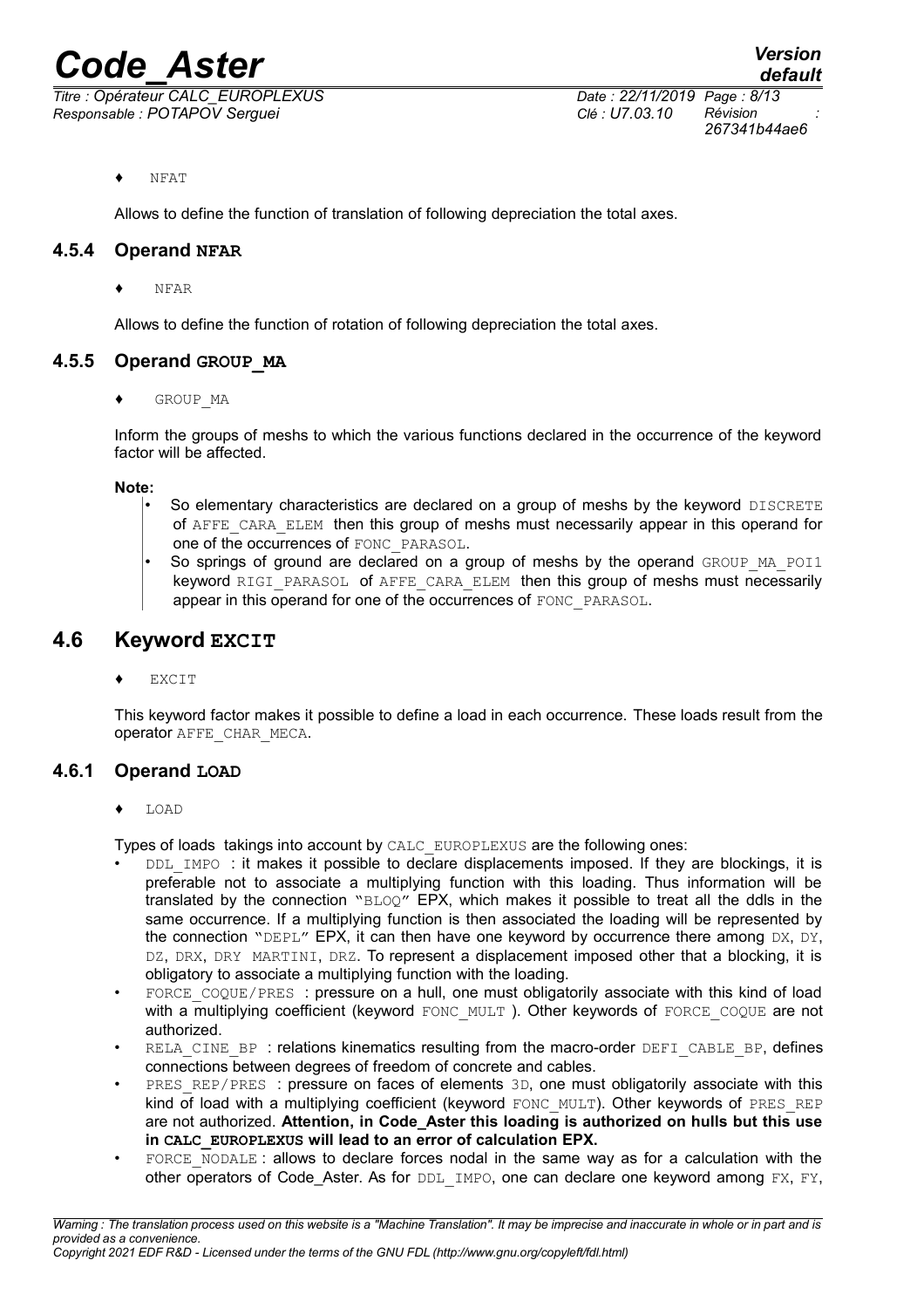*Titre : Opérateur CALC\_EUROPLEXUS Date : 22/11/2019 Page : 9/13 Responsable : POTAPOV Serguei Clé : U7.03.10 Révision :*

*267341b44ae6*

FZ, MX, MY and MZ. One must obligatorily associate with this kind of load with a multiplying coefficient (keyword FONC\_MULT).

LIAISON MAIL : so that CALC\_EUROPLEXUS can treat this connection, it is imperative to specify LIAISON EPX=' OUI' with AFFE CHAR MECA.

#### **4.6.2 Operand FONC\_MULT**

◊ FONC\_MULT

Multiplying function of the time of the loading defined by the current occurrence of the keyword factor EXCIT.

#### **4.7 Keyword CALCULATION**

♦ CALCULATION

This keyword factor makes it possible to choose the parameters of calculation to be used.

#### **4.7.1 Operand TYPE\_DISCRETISATION**

TYPE DISCRETISATION =  $'CAR'$ , [DEFECT] 'UTIL',

Allows to choose between an automatic discretization in time ('CAR', it is then necessary to specify CSTAB) and a discretization imposed by the user ('UTIL', it is then necessary to specify PASFIX). INST\_INI and INST\_FIN specify initial and final time calculation.

#### **4.7.2 Operand CSTAB**

 $CSTAB = / 0.3$ , [DEFECT] / cstab,

Coefficient safety taken during the step of time of stability estimated (i.e. critical) for each element. The value by default is of  $0.3$ .

#### **4.7.3 Operand PASFIX**

♦ PASFIX

This parameter is a short cut making it possible to assign a step of fixed time user. Must be used in conjunction of TYPE\_DISCRETISATION = UTIL.

#### **4.7.4 Operand INST\_INIT**

INST INIT

Initial moment of calculation. In the case of a calculation of recovery, this parameter is ignored (it can however be left), because the new value of initial time is read in the file of recovery.

#### **4.7.5 Operand INST\_FIN**

INST FIN

Final moment of calculation.

#### **4.7.6 Operand NMAX**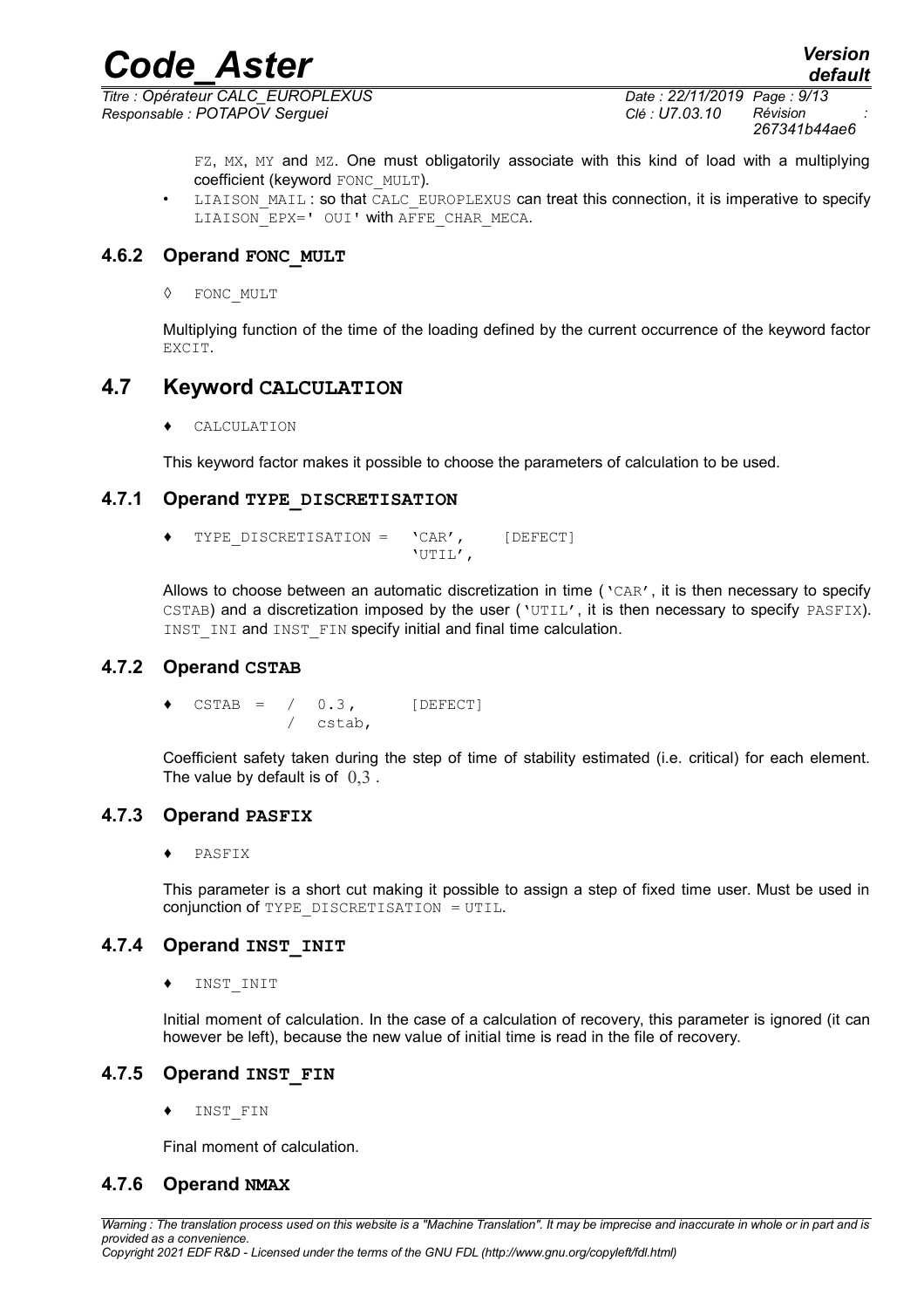*Titre : Opérateur CALC\_EUROPLEXUS Date : 22/11/2019 Page : 10/13 Responsable : POTAPOV Serguei Clé : U7.03.10 Révision :*

*267341b44ae6*

*default*

◊ NMAX

Maximum number of steps of calculation. The value not defect is:  $1000000$ .

#### **4.8 Keyword DAMPING**

♦ DAMPING

This keyword factor makes it possible to add damping to calculation EPX.

#### **4.8.1 Operand TYPE\_AMOR**

♦ TYPE\_AMOR = 'QUASI\_STATIQUE', [DEFECT]

Allows to choose the type of desired damping. For the moment only the value 'QUASI\_STATIQUE' is available.

#### **4.8.2 Operand FREQUENCY**

FREQUENCY

The frequency of damping defines.

#### **4.8.3 Operand COEF\_AMOR**

♦ COEF\_AMOR

Defines the damping coefficient.

#### **4.8.4 OperandS INST\_DEB\_AMOR and INST\_FIN\_AMOR**

- ◊ INST\_DEB\_AMOR
- ◊ INST\_FIN\_AMOR

These two keywords make it possible to give the moment from which damping must be activated and that from which it must cease. These two keywords must be well informed unit, if they are not to it damping will be active throughout calculation.

#### **4.9 Keyword OBSERVATION**

Activate the impression in the output file "listing" of EPX of the fields desired on the entities (nodes or elements) asked by the user.

#### **4.9.1 Operand NOM\_CHAM**

◊ NOM\_CHAM

<span id="page-9-0"></span>Inform the name of the fields to be written in the listing.

#### **4.9.2 Operands PAS\_INST/PAS\_NBRE/INST/NUME\_ORDRE**

- ◊ / PAS\_INST
	- PAS\_NBRE
	- $INST$
	- / NUME\_ORDRE

Determine the list of the moments for which one wishes posting: by frequency defined by the time interval: PAS\_INST;

*Copyright 2021 EDF R&D - Licensed under the terms of the GNU FDL (http://www.gnu.org/copyleft/fdl.html)*

*Warning : The translation process used on this website is a "Machine Translation". It may be imprecise and inaccurate in whole or in part and is provided as a convenience.*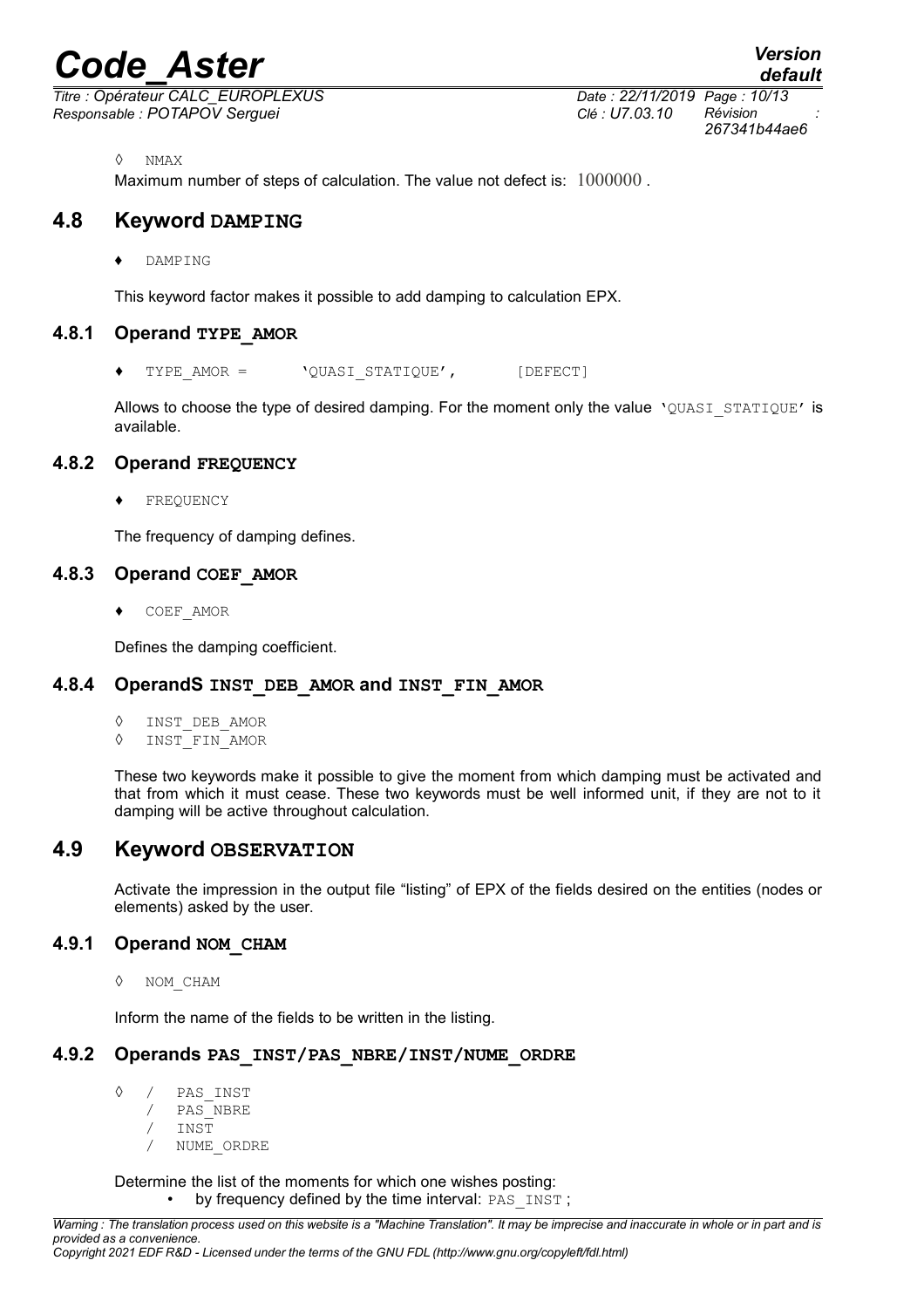*Titre : Opérateur CALC\_EUROPLEXUS Date : 22/11/2019 Page : 11/13 Responsable : POTAPOV Serguei Clé : U7.03.10 Révision :*

*Code\_Aster Version default 267341b44ae6*

- by many steps of time: PAS\_NBRE ;
- by a list of moments:  $INST$ ;
- by a list of sequence number: NUME\_ORDRE.

The four keywords can be simultaneously indicated. The list of the selected moments will be then the union of the moments defined by the various keywords.

#### **4.9.3 Operands GROUP\_NO/TOUT\_GROUP\_NO**

- ◊ / GROUP\_NO
	- / TOUT\_GROUP\_NO

Determine the nodes for which one wishes to visualize information:

- With certain nodes, through the list defined in a group: GROUP NO;
	- For all the groups of nodes of the grid: TOUT\_GROUP\_NO.

#### **4.9.4 Operands GROUP\_MA/TOUT\_GROUP\_MA**

- ◊ / GROUP\_MA
	- / TOUT\_GROUP\_MAILLE

Determine the meshs for which one wishes to visualize information:

- On certain meshs, through the list defined in a group:  $GROUP$  MA;
- For all the groups of meshs of the grid: TOUT GROUP MA.

#### **4.10 Keyword FILING**

Allows to select the moments for which one wishes that the results be filed in the file with format MED written by EPX. It is starting from this file that is rebuilt the Aster result. The recovery of this information is rather expensive, it is advised to file only the moments strictly necessary for the postprocessing or the continuation of calculation.

#### **4.10.1 Operands PAS\_INST/PAS\_NBRE/INST/NUME\_ORDRE**

See § [4.9.2](#page-9-0) .

#### **4.11 Keyword CURVE**

Directive EPX " EXIT GRAP " allows, thanks to its keyword " CURVE ", to store in the form of table the values in the course of the time of various sizes, typically a component of a field for a node or a point of Gauss.

#### **4.11.1 Keyword NOM\_CHAM/NOM\_CMP**

- ◊ NOM\_CHAM
- ◊ NOM\_CMP

Selected field and component.

#### **4.11.2 Operand GROUP\_NO**

◊ GROUP\_NO

Node which one wishes to store the component of interest. The group of nodes must contain that only one node.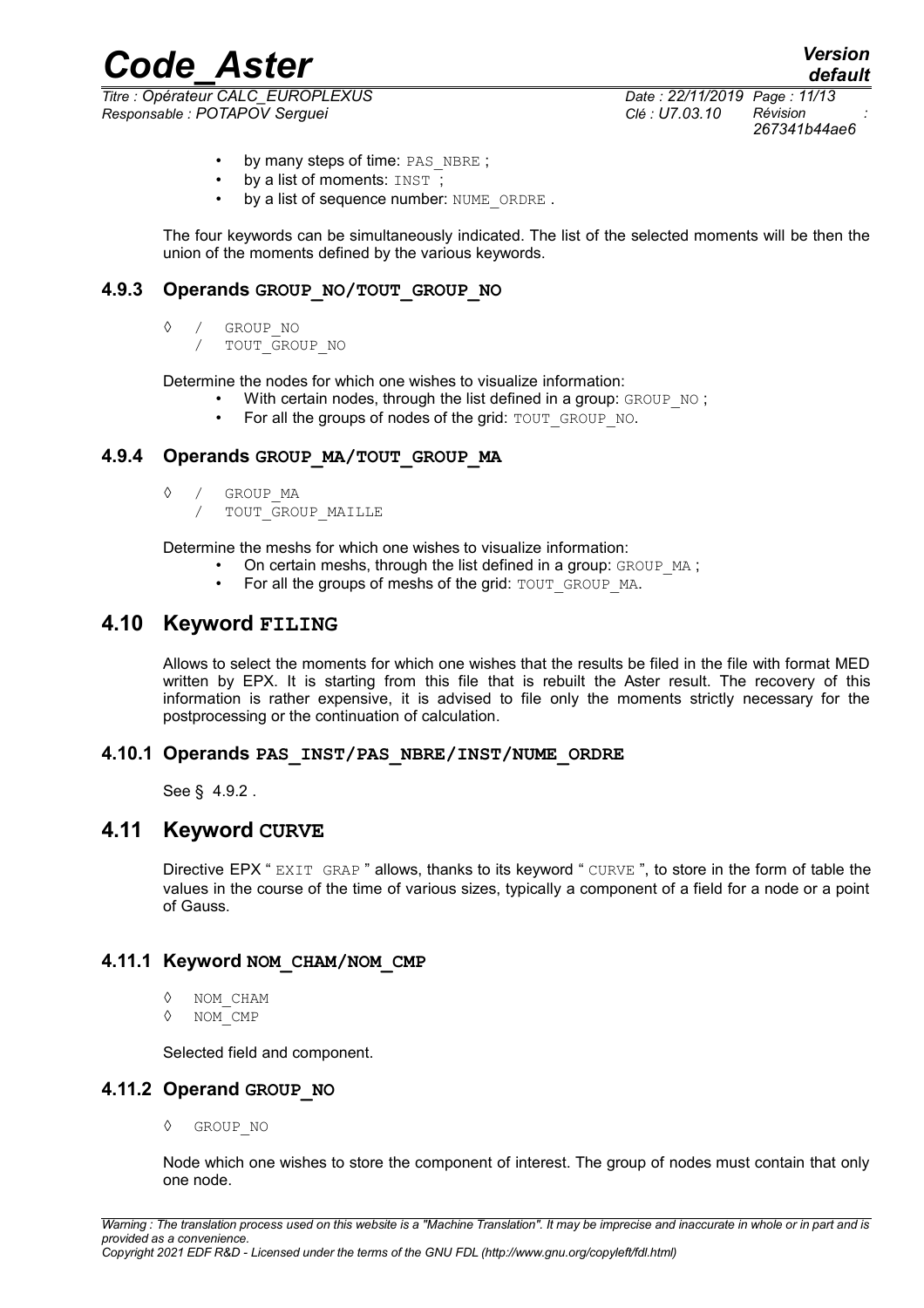*Titre : Opérateur CALC\_EUROPLEXUS Date : 22/11/2019 Page : 12/13 Responsable : POTAPOV Serguei Clé : U7.03.10 Révision :*

*267341b44ae6*

#### **4.11.3 Operands GROUP\_MA and NUM\_GAUSS**

- ◊ GROUP\_MA
- ◊ NUM\_GAUSS

Mesh which one wishes to store the component of interest. The group of mesh should contain only one nets.

NUM GAUSS indicate the number of the point of Gauss of the element post-to be treated. If the element has less points of Gauss than the number required then EPX will fail this stage.

#### **4.11.4 Operand NOM\_COURBE**

Name of the column concerning the present occurrence of CURVE in the table created. The name should not make more than 16 characters without what it will be truncated.

#### **4.11.5 Operands**

PAS\_INST\_COURBE/PAS\_NBRE\_COURBE/INST\_COURBE/NUME\_ORDRE\_COURBE

- ♦ / PAS\_INST\_COURBE
	- / PAS\_NBRE\_COURBE
	- / INST\_COURBE
	- / NUME\_ORDRE\_COURBE

These keywords define the moments of filings for the keyword CURVE. Same logic qu is followed 'in the paragraph [4.9.2.](#page-9-0)

#### **Note:**

All values filed under the keyword CURVE divide the same list of moments of filing.

#### **4.12 Keyword FIELDS**

Defines under fields for the studies multi-fields.

#### **4.12.1 Keyword GROUP\_MA**

◊ GROUP\_MA

For each under field it is necessary to have a group of mesh GROUP MA.

#### **4.12.2 Keyword IDENTIFIER**

◊ IDENTIFIER

Each under field defines by its group of meshs, must also have one identifier.

#### **4.13 Keyword INTERFACES**

◊ INTERFACES

Defines the interfaces between under fields previously definite.

#### **4.13.1 Keyword GROUPE\_MA\_1/GROUPE\_MA\_2**

- ◊ GROUPE\_MA\_1
- ◊ GROUPE\_MA\_2